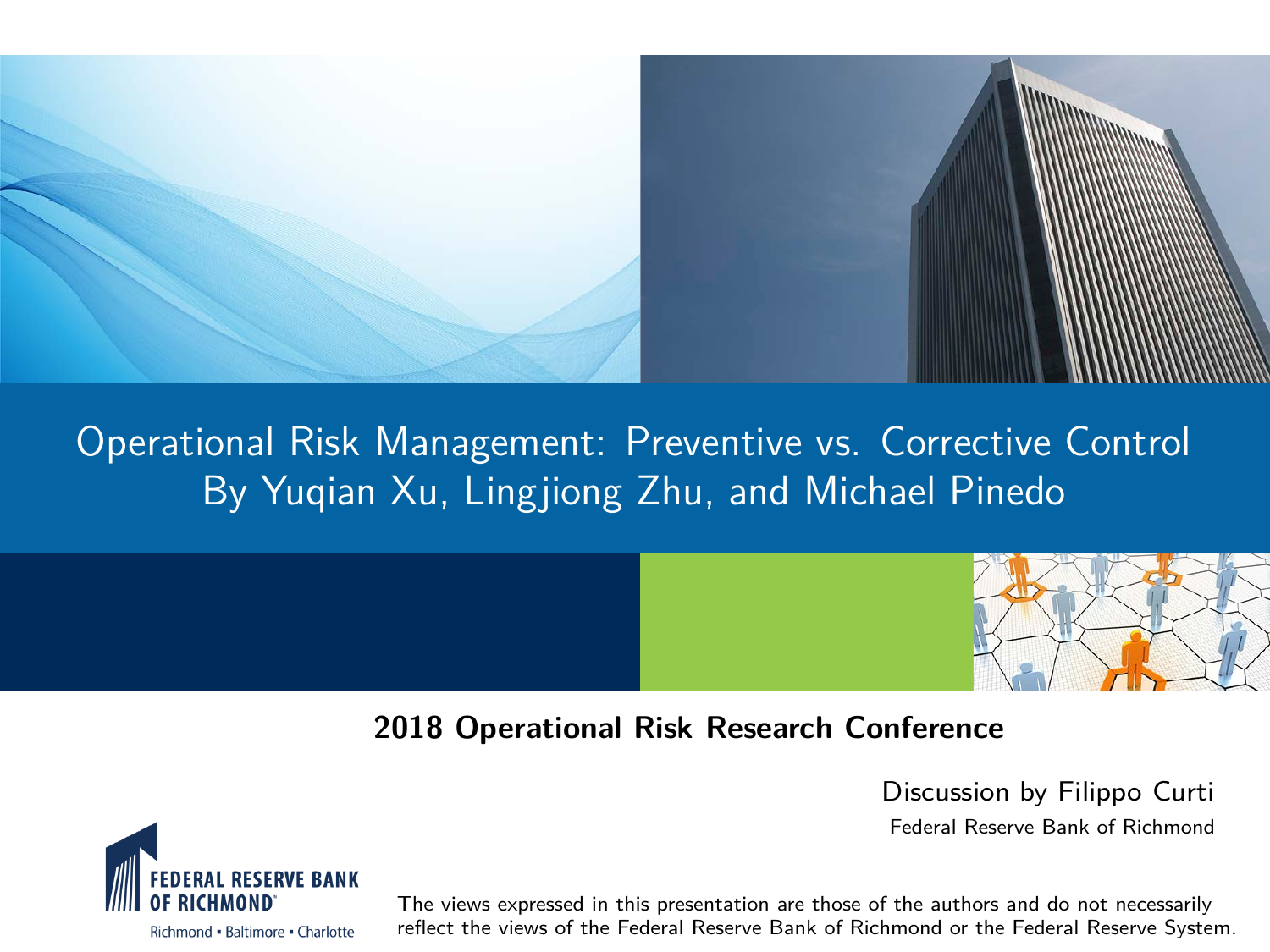## <span id="page-1-0"></span>**Overview**

The authors propose a general modeling framework for operational risk management of financial firms.

- Operational risk events are shocks to a financial firm's value process
- **Investments in** *preventive controls* reduce the frequency of operational risk events
- **•** Investments in *corrective controls* reduce the severity of operational risk events
- Model is calibrated using data from a commercial bank in China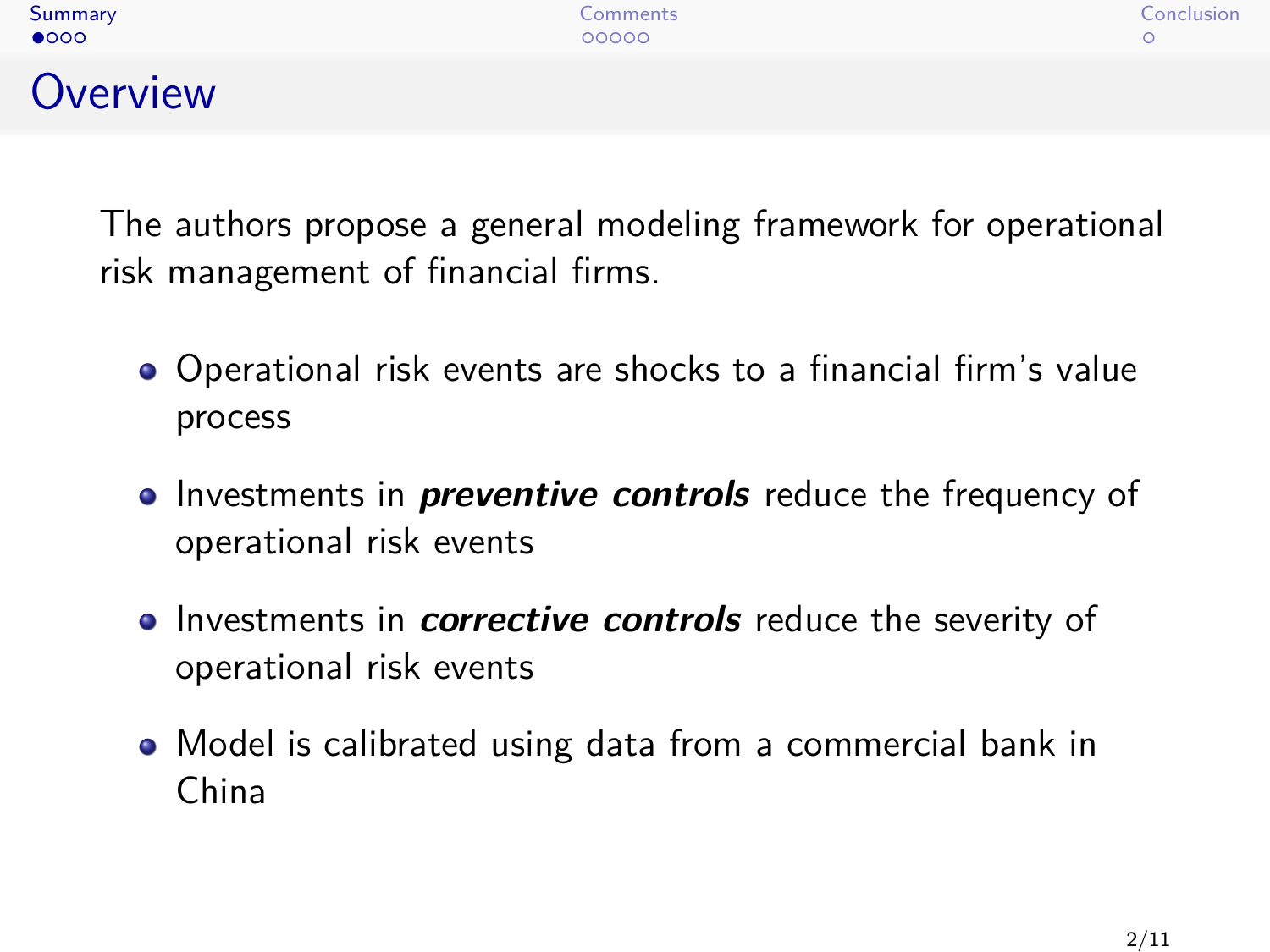# Contribution

- Provides a framework to study operational risk management in the form of preventive and corrective controls
- Gives insights into optimal control policies as a function of the investor's risk sensitivity and the stochastic nature of operational risk events
- Quantify the potential performance improvement through investment in corrective and preventive controls for a commercial bank in China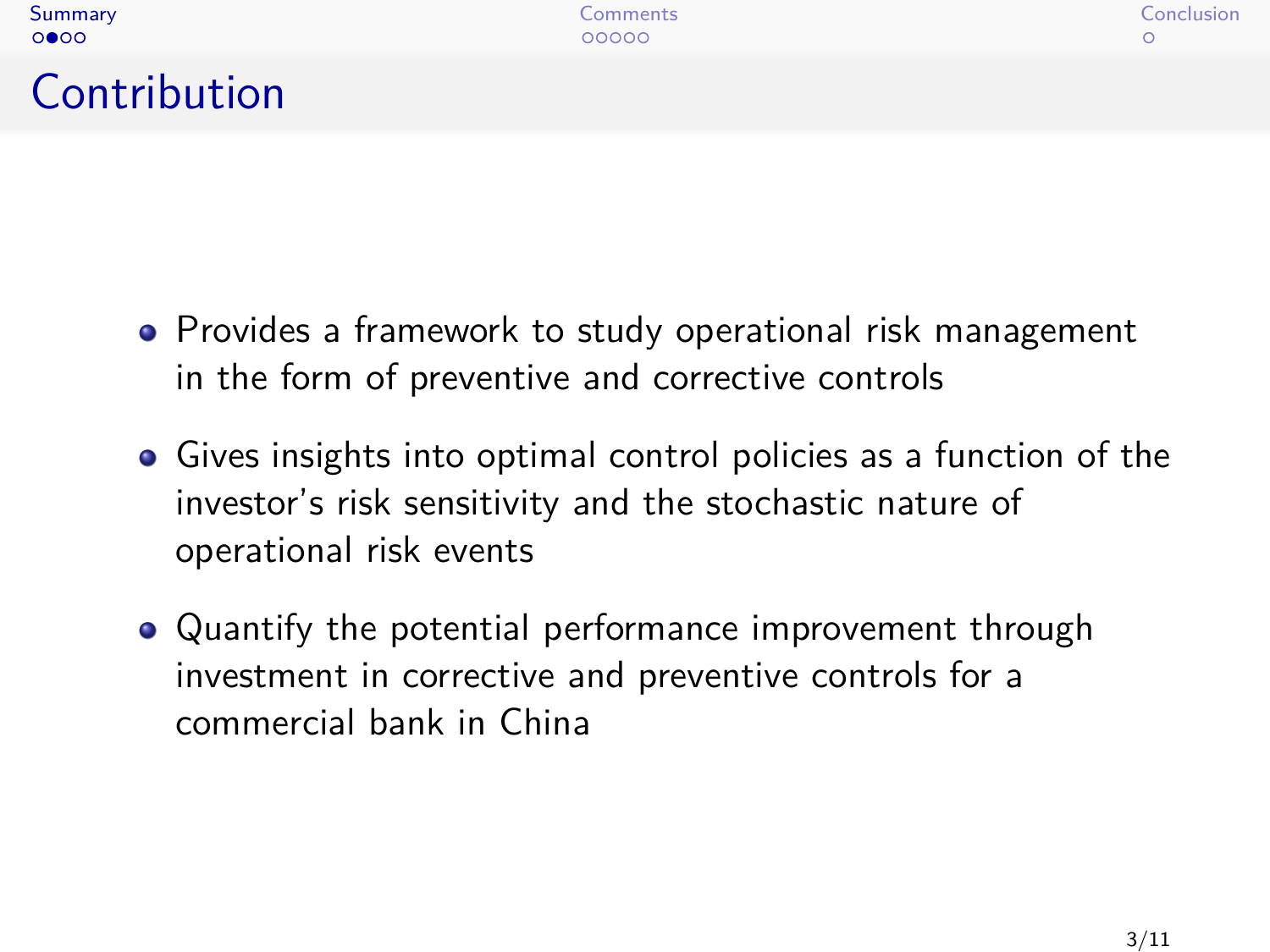[Summary](#page-1-0) [Comments](#page-5-0) [Conclusion](#page-10-0)

# Model

$$
dX_t = \left(r(t) - \frac{1}{2}\sigma(t)^2 - u(t) - v(t)\right)dt + \sigma(t)dB_t - dJ_t^{G,K}
$$

$$
J_t^{G,K} = \sum_{i:\tau_i \geq t}^{N_t^G} K(\tau_i, v(\tau_i), Y_i)
$$

$$
N_t^G \text{ SPP with } \tilde{\lambda}(t) = G(t, u_t, \lambda_t)
$$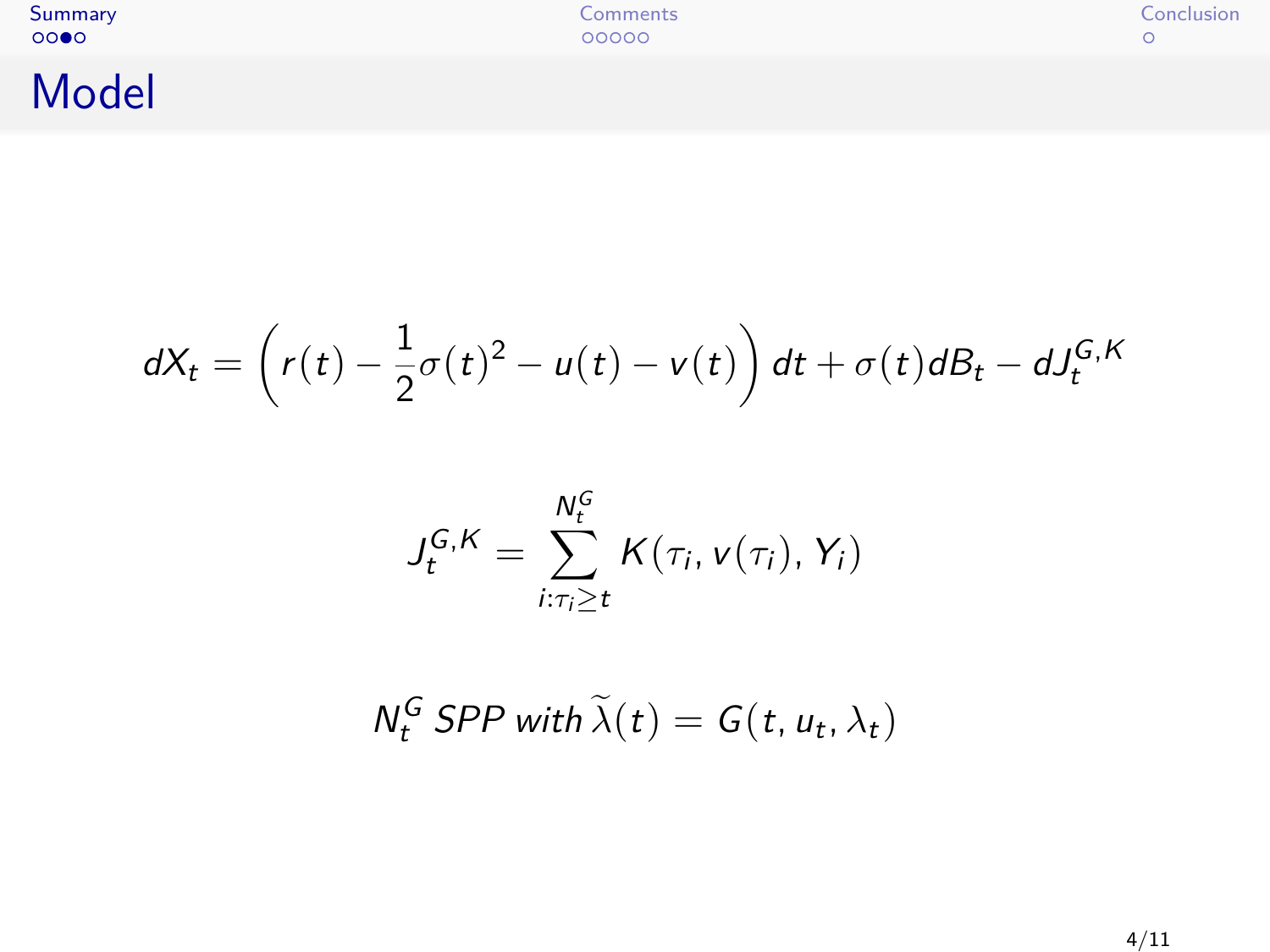# Theoretical Predictions

 $000$ 

- When the risk tolerance level increases, the investment in preventive controls decreases, because the investor becomes less risk averse (P1)
- The optimal corrective investment increases in investor's risk aversion under certain conditions (P4)
- When investment in both controls is optimal, the optimal preventive investment ratio increases and the optimal corrective investment ratio decreases as the investor becomes more risk averse (P10)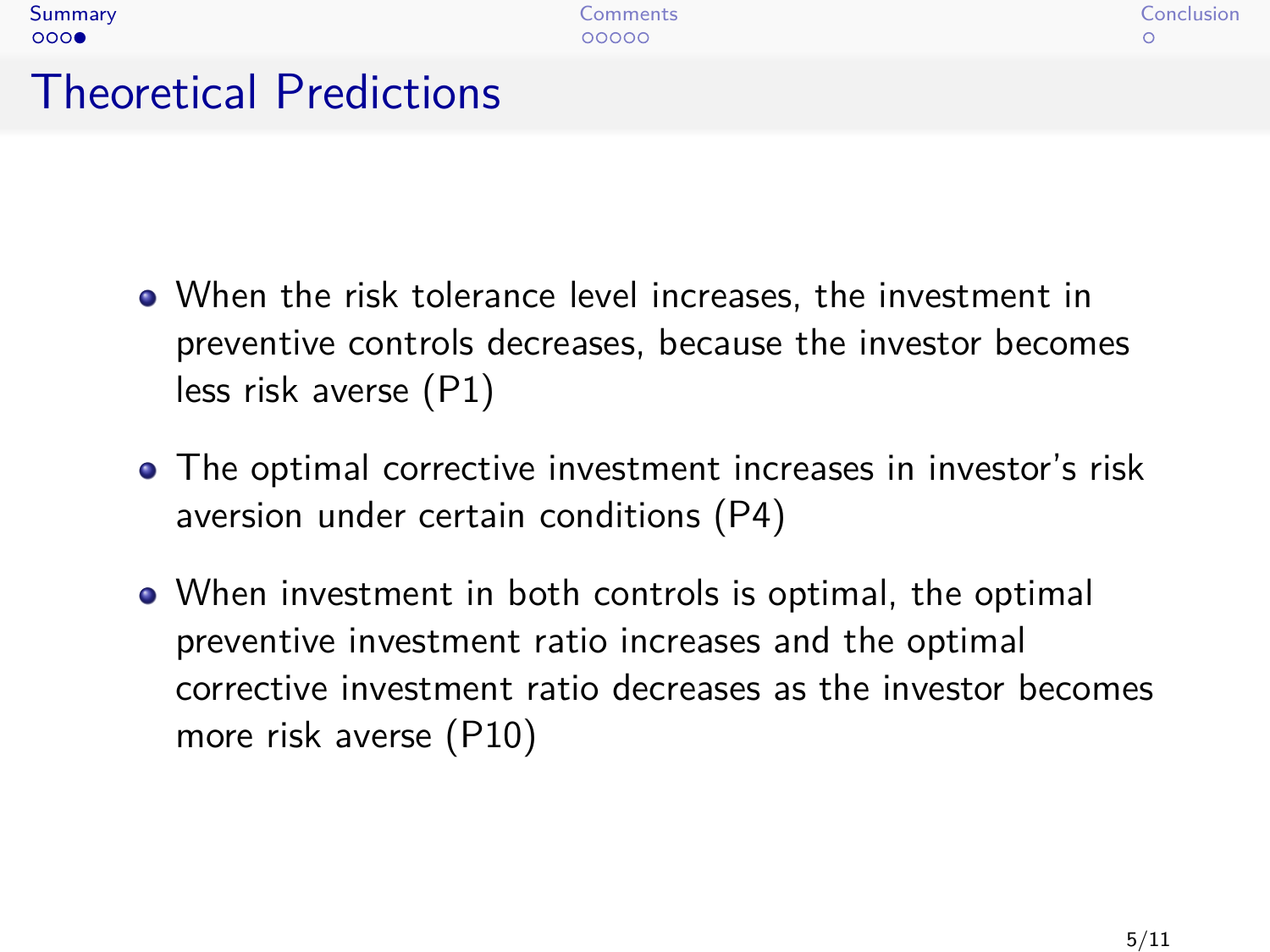<span id="page-5-0"></span>

| ummar |
|-------|
|       |

# Comments - Investment in infrastucture

- Investment in infrastructure is not a first order concern in the banking and financial industry
- Operational controls and risk management are primary focus
- Controls impact either the frequency or the severity but not both at the same time

 $\rightarrow$  The model framework can still be convincingly used but the authors are probably better off rethinking the rationale or motivation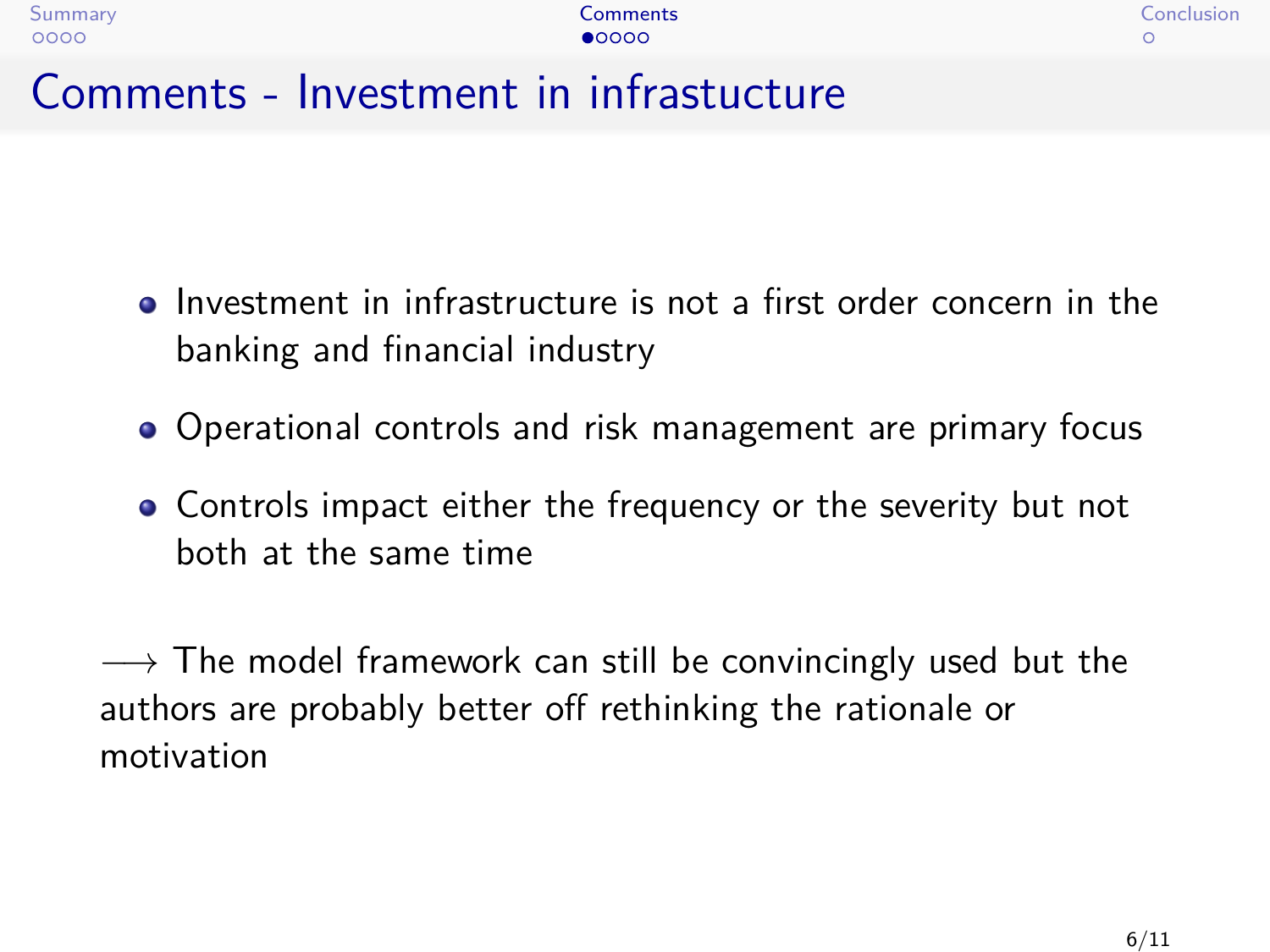## Comments - Proportionality with firm value

- Losses and investment in controls are assumed to be proportional to firm value
	- Literature shows that losses are related to size, but is the same true for the value of the firm?
	- Investment in controls have a significant fixed component which likely makes the relation non-linear
	- Firm with higher value may need lower investments in controls if already priced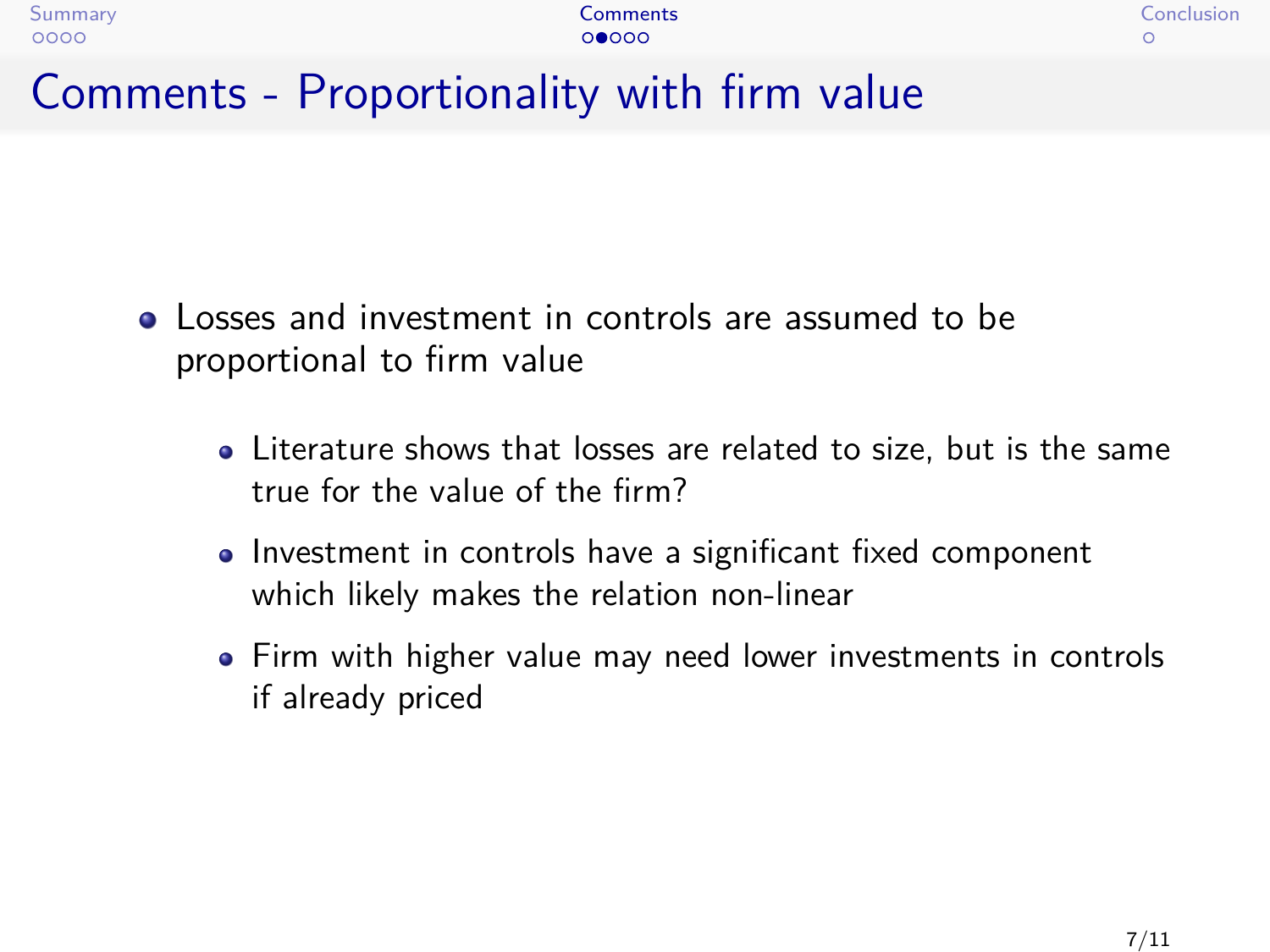#### Comments - Interpretaion of results

- It would be very helpful if the authors would provide more intuition on the following results:
	- In the analysis where controls are studied separately, why would a more risk-averse investor always invest in preventive controls and not always more in corrective controls?
	- In the corrective control region for the joint investment scenario, why does a less risk-averse investor invest more in corrective controls?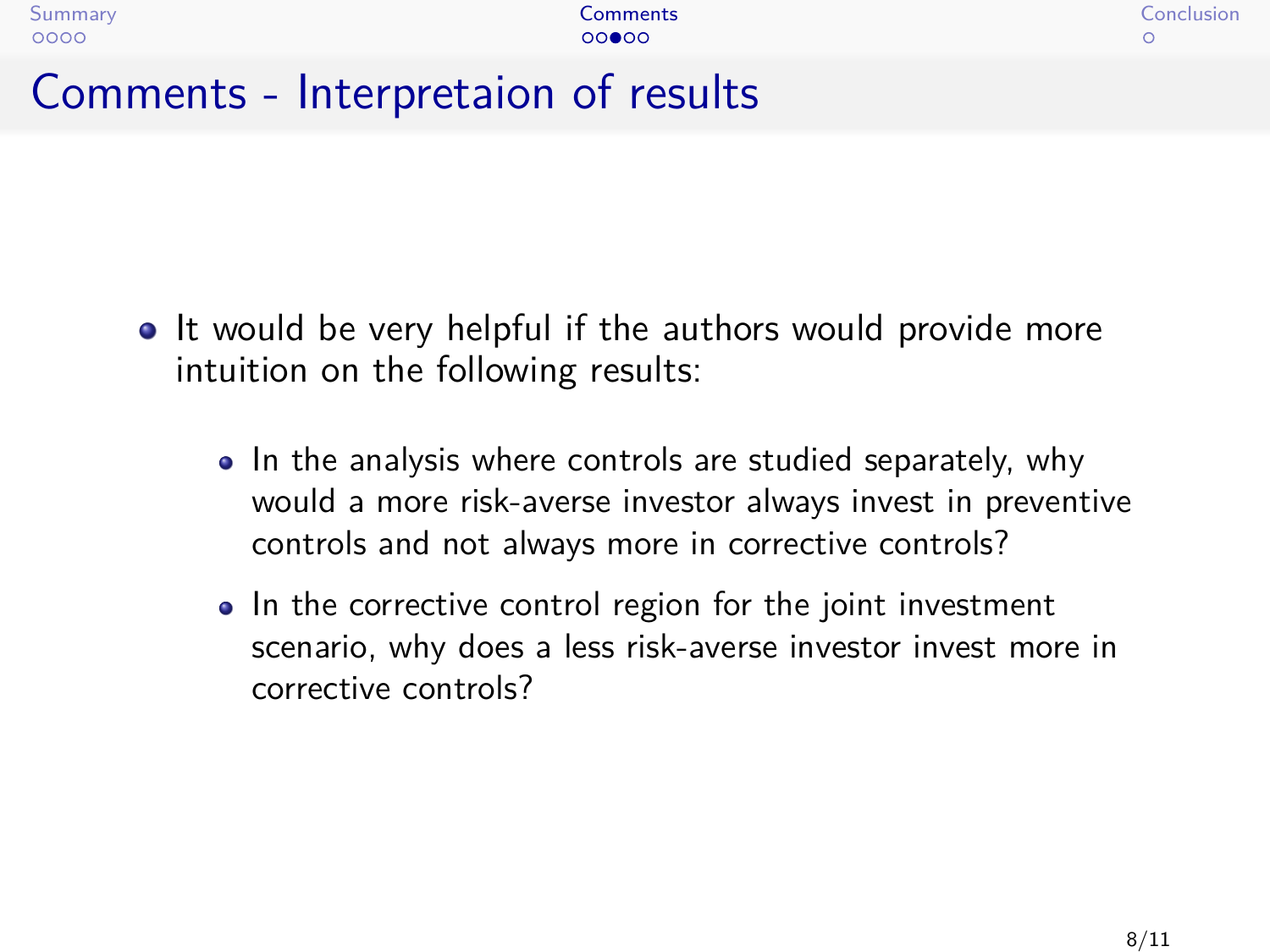#### Comments - Risk-averse investor

- To derive the optimal level of investment, the model introduces a risk-averse investor that invests in the firm and chooses optimal investment in controls. How should we think of this investor?
- Why finite horizon?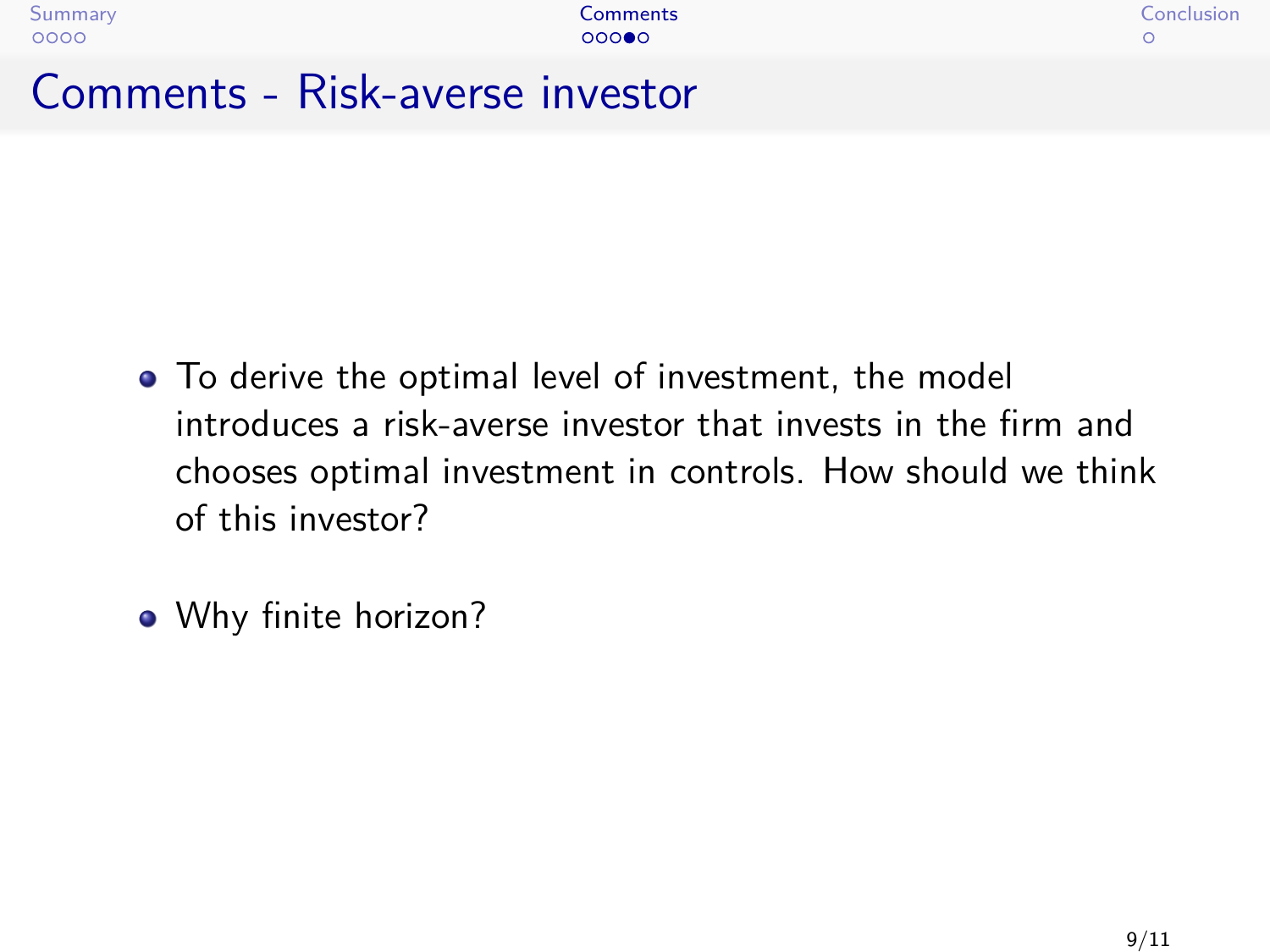## Comments - Empirical results

- How representative is the sample?
- Severity of losses is determined by the Bank of China through a score system and then *transformed* into a value for the study
- The empirical results are simulation based. Has the bank made any investment during the sample period that could be used to assess the impact?

 $\rightarrow$  The empirical experiment is a nice addition to the paper but, in the current state, it may create problems

Why not use one of operational risk databases available to the public?